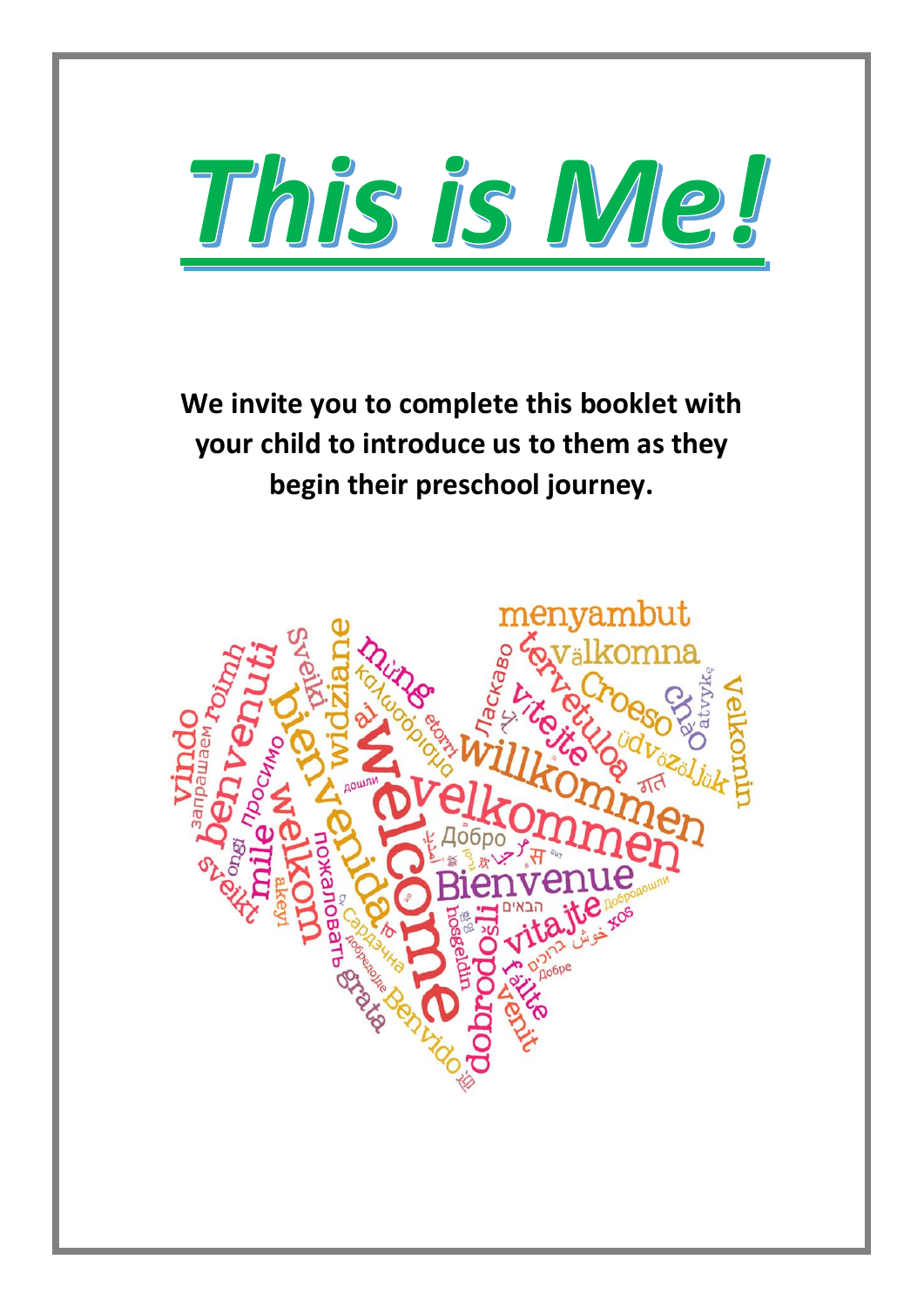## **Help your child to tell us about themselves:**

At our early childhood education setting we would love for you and your child to share some information with us so that we can begin to develop an understanding of your unique child and their lives.

We would be grateful if you could complete this activity with your child so that they are involved and can participate in the process of beginning their preschool journey and the transition from your home to our setting.

There are no right or wrong answers, we would appreciate if you would **write down your child's answers exactly as they give them to you**, in their own words, so that we get an authentic insight into their lives and personalities as told by them.

Once complete, please return to us.

Also, please include a **picture of your family** for us to display on our family wall, this will help your child to settle in. Thank you.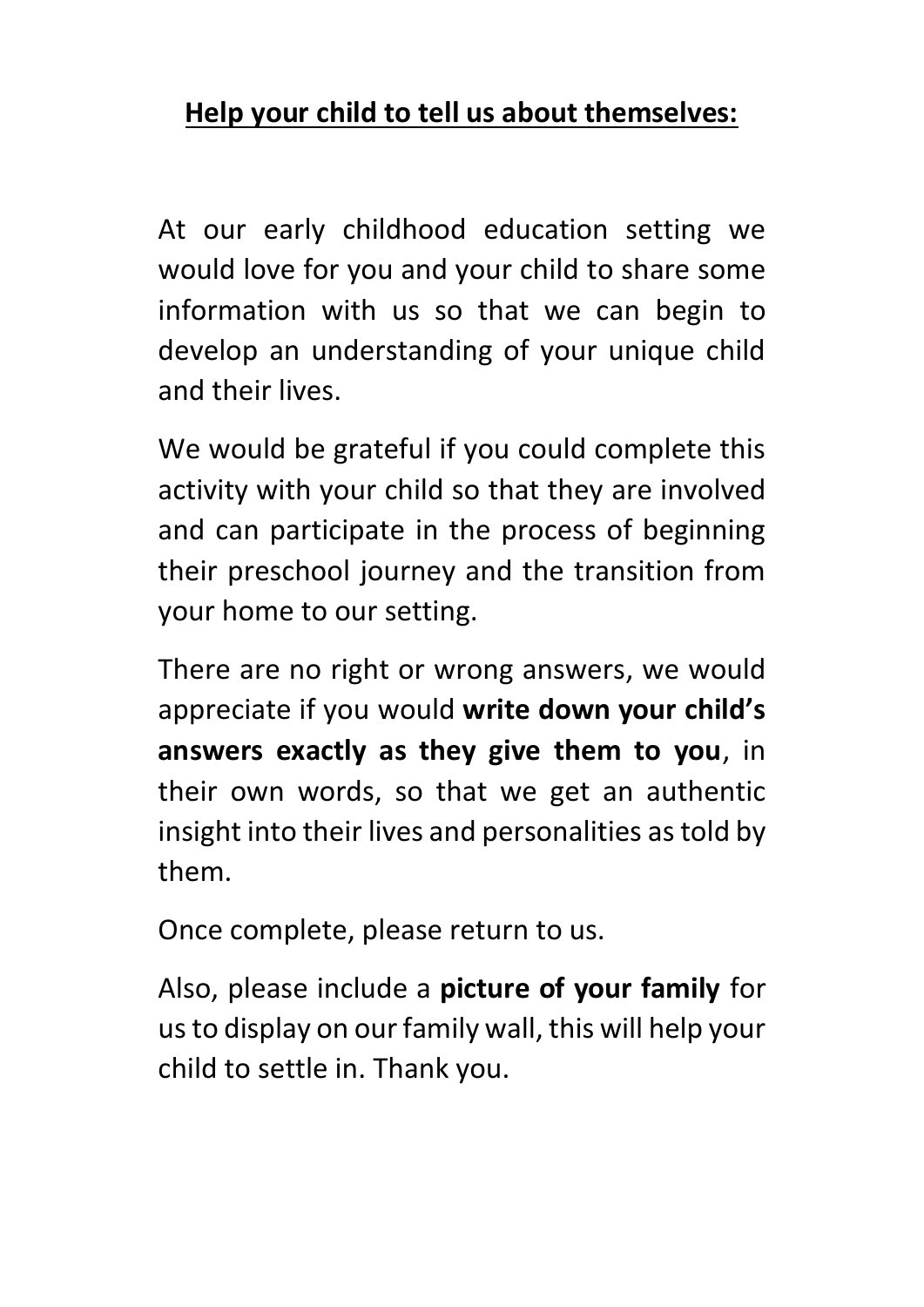## THIS IS ME...

Hello, my name is:

In my home I live with:

My favourite thing to play with is:

but I don't really like to eat:

My friends are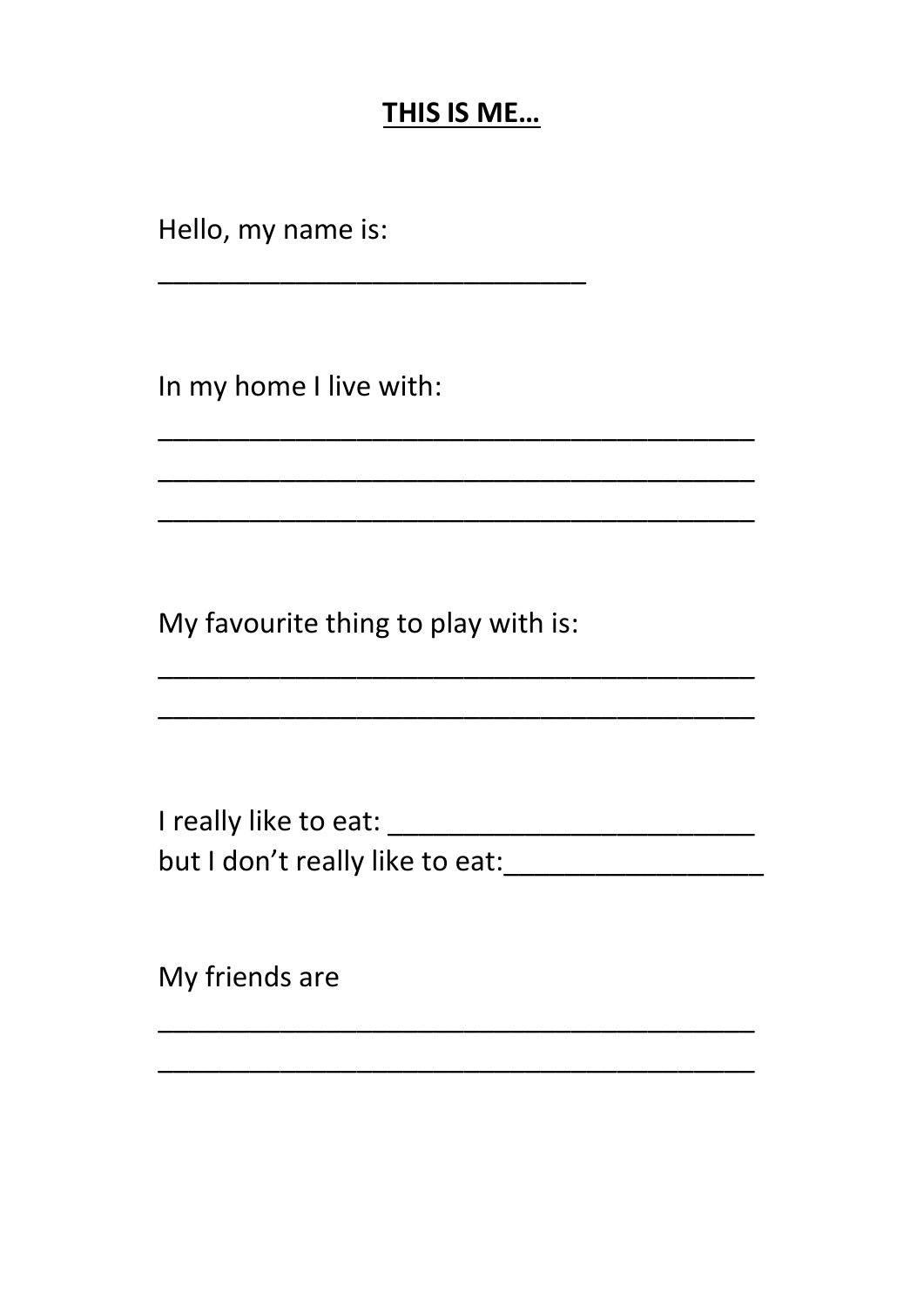When I think about starting preschool I feel:

\_\_\_\_\_\_\_\_\_\_\_\_\_\_\_\_\_\_\_\_\_\_\_\_\_\_\_\_\_\_\_\_\_\_\_\_\_\_\_ \_\_\_\_\_\_\_\_\_\_\_\_\_\_\_\_\_\_\_\_\_\_\_\_\_\_\_\_\_\_\_\_\_\_\_\_\_\_\_.

It is really important that my teacher knows this about me:

\_\_\_\_\_\_\_\_\_\_\_\_\_\_\_\_\_\_\_\_\_\_\_\_\_\_\_\_\_\_\_\_\_\_\_\_\_\_\_

\_\_\_\_\_\_\_\_\_\_\_\_\_\_\_\_\_\_\_\_\_\_\_\_\_\_\_\_\_\_\_\_\_\_\_\_\_\_\_

\_\_\_\_\_\_\_\_\_\_\_\_\_\_\_\_\_\_\_\_\_\_\_\_\_\_\_\_\_\_\_\_\_\_\_\_\_\_\_.

 $\mathcal{L}_\mathcal{L}$  , and the set of the set of the set of the set of the set of the set of the set of the set of the set of the set of the set of the set of the set of the set of the set of the set of the set of the set of th

Is there anything else you would like to tell your teacher before you start preschool?

\_\_\_\_\_\_\_\_\_\_\_\_\_\_\_\_\_\_\_\_\_\_\_\_\_\_\_\_\_\_\_\_\_\_\_\_\_\_\_ \_\_\_\_\_\_\_\_\_\_\_\_\_\_\_\_\_\_\_\_\_\_\_\_\_\_\_\_\_\_\_\_\_\_\_\_\_\_\_ \_\_\_\_\_\_\_\_\_\_\_\_\_\_\_\_\_\_\_\_\_\_\_\_\_\_\_\_\_\_\_\_\_\_\_\_\_\_\_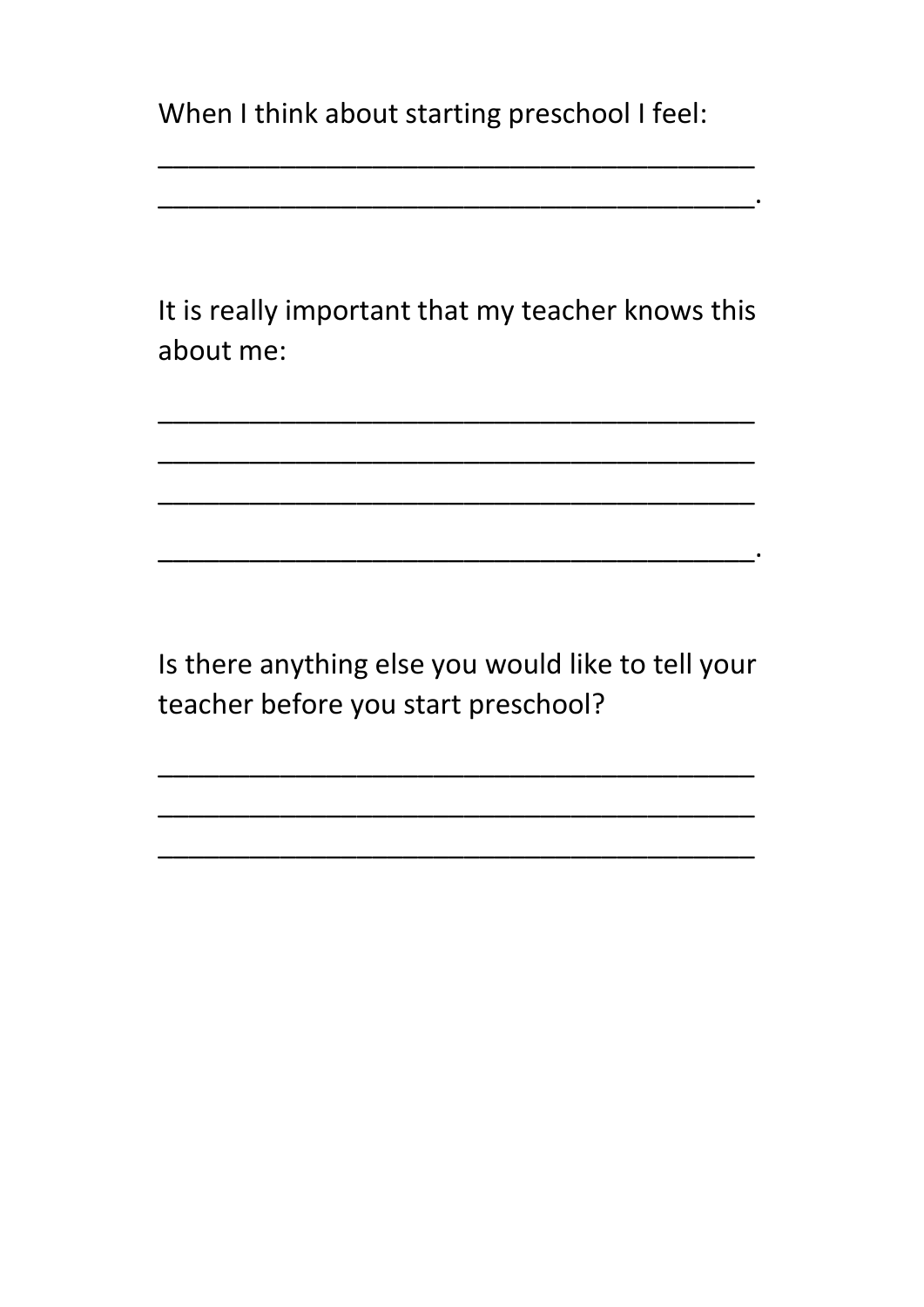**This is me:** (please invite your child to draw a picture of themselves below, if they do not wish to do so that is fine too.)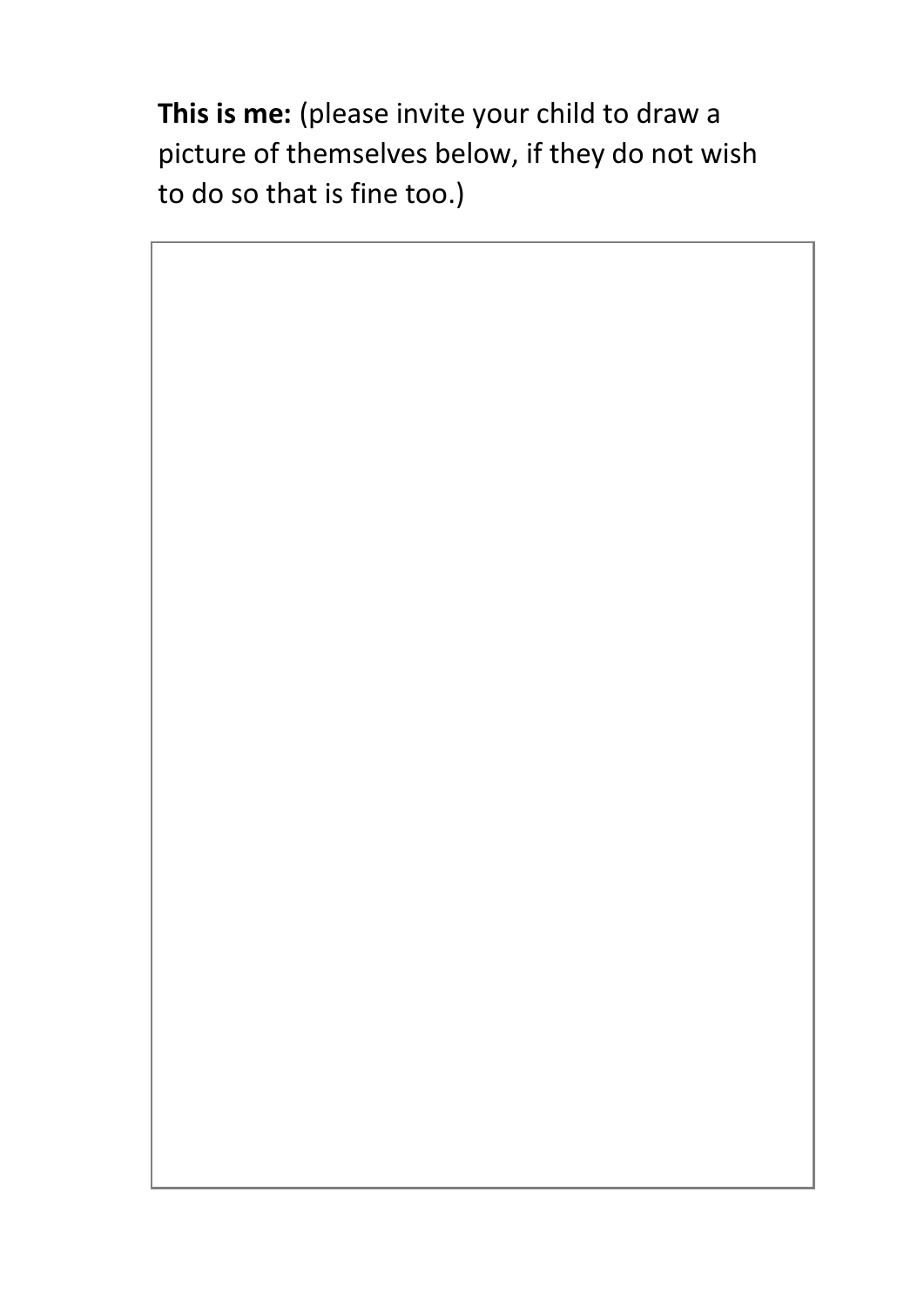## **For Parents:**

We value, embrace and celebrate equality and diversity and strive to create an inclusive environment. If there is any information regarding your home, family, culture, language, food or anything else you would like us to know which would help us to support your child and your family within our setting please feel free to share it below: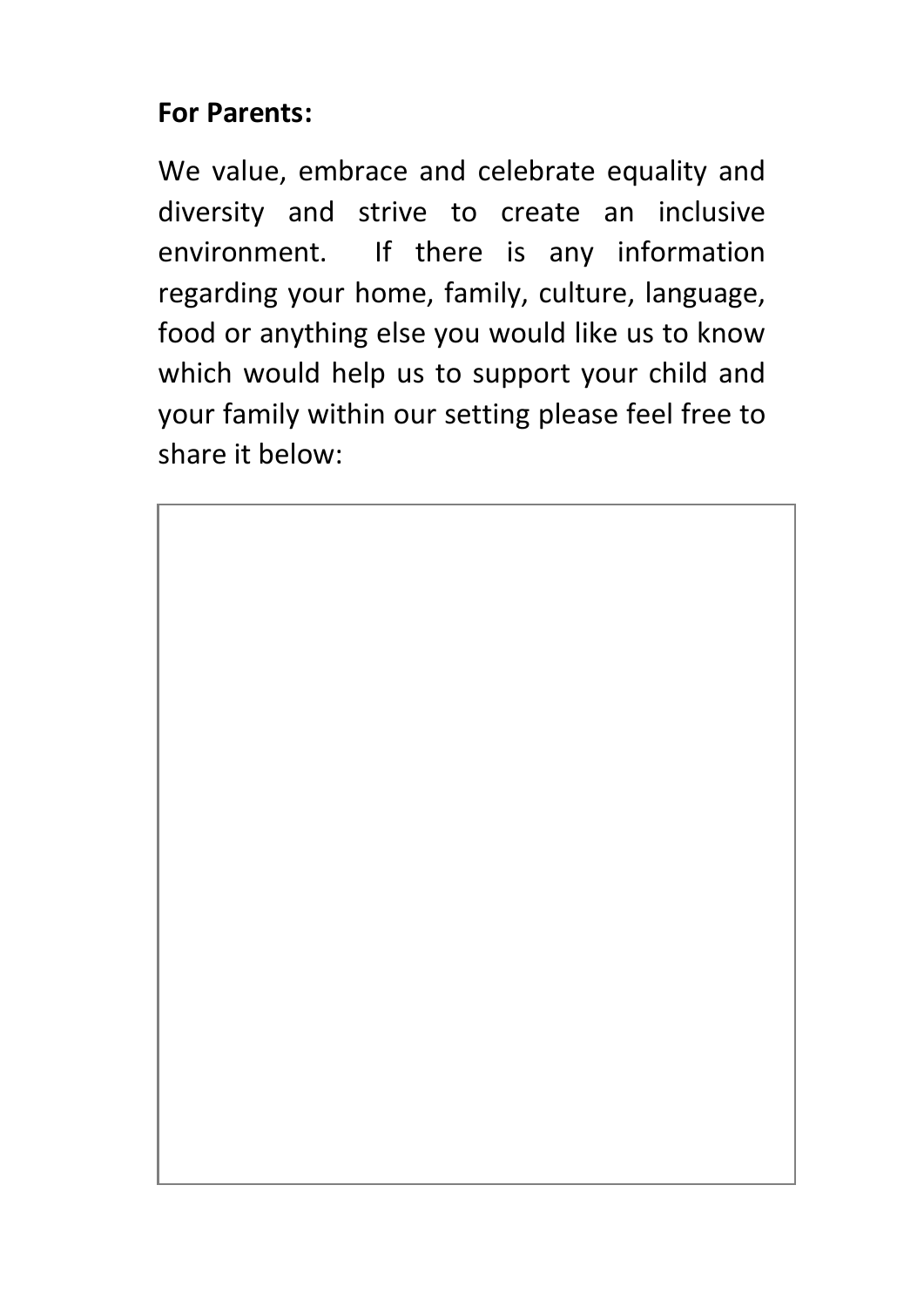**Language:**

What is the main language spoken in your home?

\_\_\_\_\_\_\_\_\_\_\_\_\_\_\_\_\_\_\_\_\_\_\_\_

Please share some useful phrases with us to help us to embrace your language and help your child within our setting: